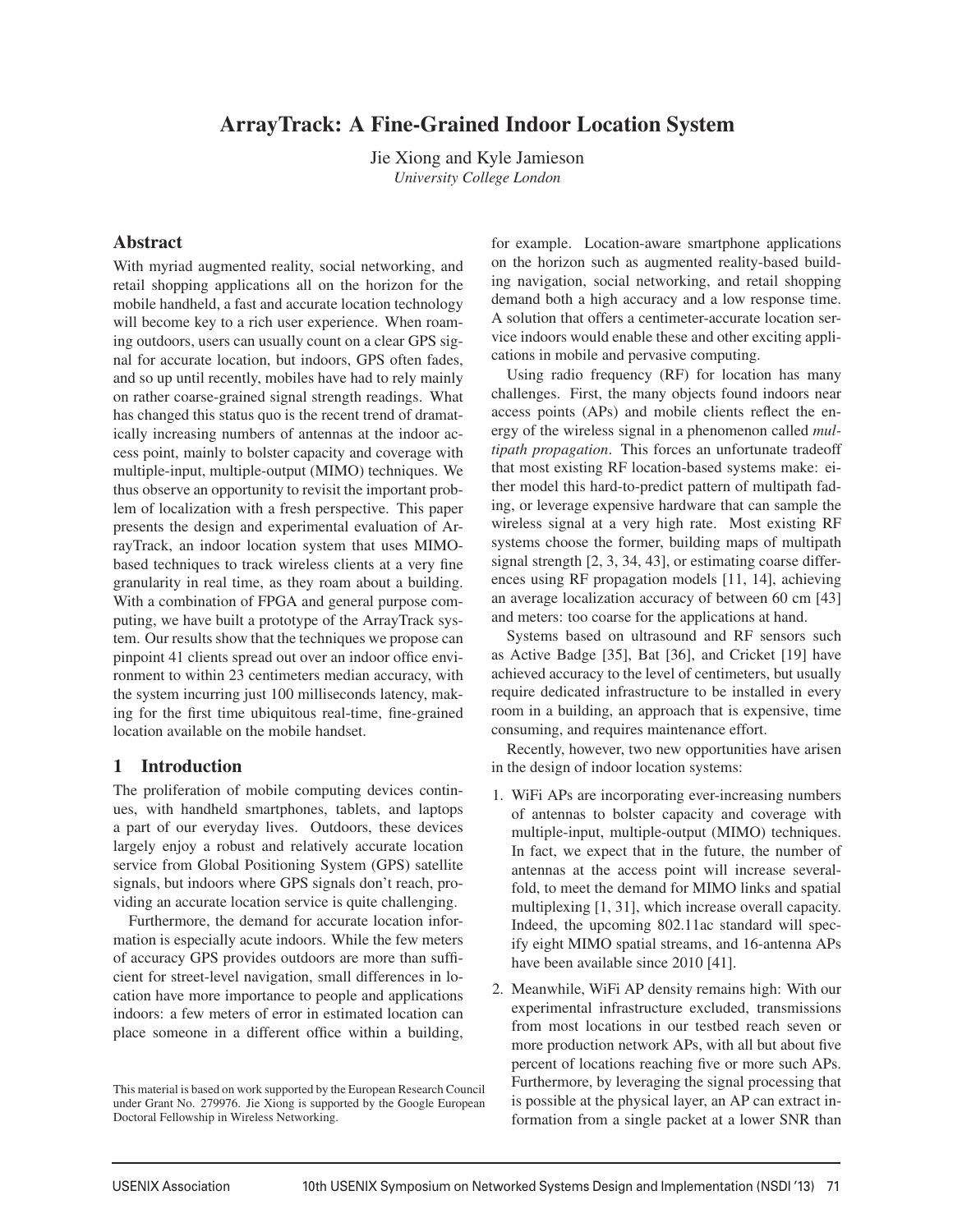what is required to receive and decode the packet. This allows even more ArrayTrack APs to cooperate to localize clients than would be possible were the system to operate exclusively at higher layers.

*ArrayTrack* is an indoor localization system that exploits the increasing number of antennas at commodity APs to provide fine-grained location for mobile devices in an indoor setting. When a client transmits a frame on the air, multiple ArrayTrack APs overhear the transmission, and each compute angle-of-arrival (AoA) information from the clients' incoming frame. Then, the system aggregates the APs' AoA data at a central backend server to estimate the client's location. While AoA techniques are already in wide use in radar and acoustics, the challenge in realizing these techniques indoors is the presence of strong multipath RF propagation in these environments. To address this problem, we introduce novel system design techniques and signal processing algorithms that reliably eliminate the effects of multipath, even in the relatively common situations when little or no energy arrives on the direct path between client and AP.

ArrayTrack advances the state of the art in localization in three distinct ways:

- 1. To mitigate the effects of indoor multipath propagation, ArrayTrack contributes a novel *multipath suppression* algorithm to effectively remove the reflection paths between clients and APs.
- 2. Upon detecting a frame, an ArrayTrack AP quickly switches between sets of antennas, synthesizing new AoA information from each. We term this technique *diversity synthesis*, and find that it is especially useful in the case of low AP density.
- 3. ArrayTrack's system architecture centers around parallel processing in hardware, at APs, and in software, at the database backend, for fast location estimates.

We implement ArrayTrack on the Rice WARP FPGA platform and evaluate in a 41-node network deployed over one floor of a busy office space. Experimental results in this setting show that using just three APs, Array-Track can localize clients to a median 57 cm and mean one meter accuracy. With six APs, ArrayTrack achieves a median 23 cm and mean 31 cm location accuracy, localizing 95% of clients to within 90 cm. At the same time, ArrayTrack is fast, requiring just 100 milliseconds to produce a location estimate. To our knowledge, these are the most accurate and responsive location estimates available to date for an RF-based location system that does not require infrastructure except a normal density of nearby WiFi APs. Furthermore, as we experimentally show, ArrayTrack's performance is robust against different antenna heights, different antenna orientation, low SNR and collisions.



Figure 1: ArrayTrack's high-level design for eight radio front-ends, divided into functionality at each ArrayTrack access point and centralized server functionality. For clarity, we omit transmit path functionality of the access point.

In the next section, we detail ArrayTrack's design. An implementation discussion (§3) and performance evaluation (§4) then follow. We discuss related work in Section 5, and Section 7 concludes.

# 2 Design

We describe ArrayTrack's design as information flows through the system, from the physical antenna array, through the AP hardware, and on to the central Array-Track server, as summarized in Figure 1. First, Array-Track leverages techniques to detect packets at very low signal strength, so that many access points can overhear a single transmission (§2.1). Next, at each AP, ArrayTrack uses many antennas (§2.2) to generate an *AoA spectrum*: an estimate of likelihood versus bearing (§2.3), and cancels some of the effects of multipath propagation (§2.4). Finally, the system combines these estimates to estimate location (§2.5), further eliminating multipath's effects.

# 2.1 Packet detection and buffer management

To compute an AoA spectrum for a client, the AP only need overhear a small number of frames (between one and three, for reasons that will become clear in Section 2.4) from that client. For ArrayTrack's purposes, the contents of the frame are immaterial, so our system can process control frames such as acknowledgments, and even frames encrypted at the link layer.

The physical-layer preamble of an 801.11 frame contains known short and long training symbols, as shown in Figure 2. We use a modified version of Schmidl-Cox [25] detection to detect an incoming frame's short training symbols. Once the detection block senses a frame, it activates the diversity synthesis mechanism described in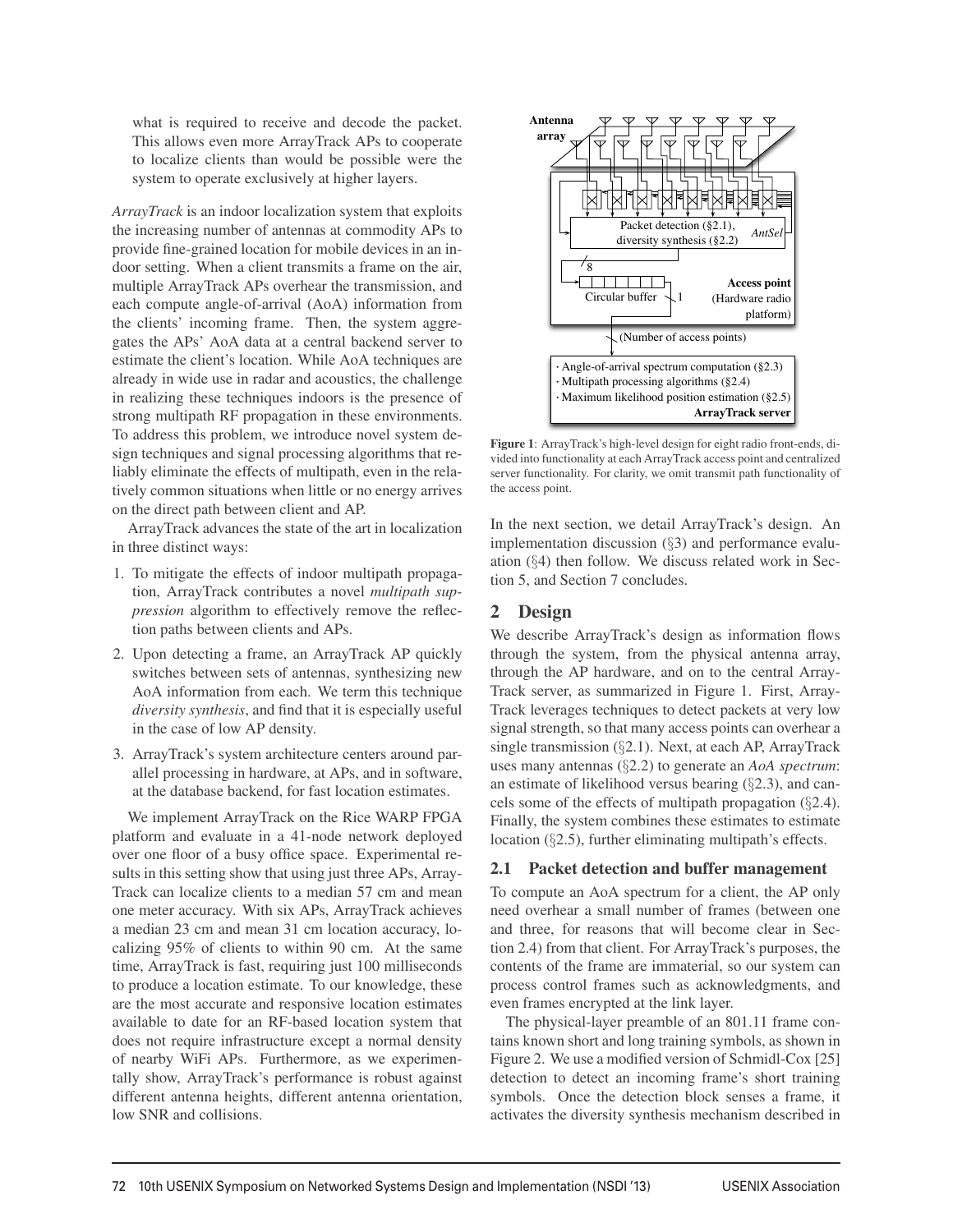

Figure 2: The 802.11 OFDM preamble consists of ten identical, repeated *short training symbols* (denoted *s*<sup>0</sup> ...*s*9), followed by a *guard interval* (denoted *G*), ending with two identical, repeated *long training symbols* (denoted  $S_0$  and  $S_1$ ).

the next section and stores the samples of the incoming frame into a circular buffer, one logical buffer entry per frame detected.

Since it does not require even a partial packet decode, our system can process any part of the packet, which is helpful in the event of collisions in a carrier-sense multiple access network (§4.3.5). Our system detects the preamble of the packet and records a small part of it. In principle, one time domain packet sample would provide enough information for the AoA spectrum computation described in Section 2.3. However, to average out the effects of noise, we use 10 samples (we justify this choice in Section 4.3.3). Since a commodity WiFi AP samples at 40 Msamples/second, this implies that we need to process just 250 nanoseconds of a packet's samples, under 1.5% of an WiFi preamble's 16  $\mu$ s duration.

### 2.2 Diversity synthesis

Upon detecting a packet, most commodity APs switch between pairs of antennas selecting the antenna from each pair with the strongest signal, a technique called *diversity selection*. This well-known and widely implemented technique improves performance in the presence of destructive multipath fading at one of the antennas, and can be found in the newest 802.11n MIMO access points today. It also has the advantage of not increasing the number of radios required, thus saving cost at the AP.

ArrayTrack seamlessly incorporates diversity selection into its design, synthesizing independent AoA data from both antennas of the diversity pair. We term this technique *diversity synthesis*.

Referring to Figure 1, once the packet detection block has indicated the start of a packet, control logic stores the samples corresponding to the preamble's long training symbol  $S_0$  (Figure 2) from the upper set of antennas into the first half of a circular buffer entry. Next, the control logic toggles the *AntSel* (for antenna select) line in Figure 1, switching to the lower set of antennas for the duration of the second long training symbol *S*1. <sup>1</sup> Since *S*<sup>1</sup> and  $S_2$  are identical and each 3.2  $\mu s$  long, they fall well within the coherence time<sup>2</sup> of the indoor wireless chan-



Figure 3: The *AoA spectrum* of a client's received signal at a multiantenna access point estimates the incoming signal's power as a function of its angle of arrival.

nel, and so we can treat the information obtained from each set of antennas as if the two sets were obtained simultaneously from different radios at the AP.

#### 2.3 AoA spectrum generation

Especially in indoor wireless channels, RF signals reflect off objects in the environment, resulting in multiple copies of the signal arriving at the access point: this phenomenon is known as multipath propagation. An AoA spectrum of a client's received signal at a multiantenna AP is an estimate of the incoming signal's power as a function of angle of arrival, as shown in Figure 3. Since strong multipath propagation is present indoors, the direct-path signal may be significantly weaker than the reflected-path signals, or may even be undetectable. In these situations, the highest peak on the AoA spectrum would correspond to a reflected path instead of the direct path to the client. This makes indoor localization using AoA spectra alone highly inaccurate, necessitating the remaining steps in ArrayTrack's processing chain.

### *2.3.1 Phased-array primer*

In order to explain how we generate AoA spectra, we now present a brief primer on phased arrays. While their technology is well established, we focus on indoor applications, highlighting the resulting complexities.

For clarity of exposition, we first describe how an AP can compute angle of arrival information in free space (*i.e.*, in the absence of multipath reflections), and then generalize the principles to handle multipath wireless propagation. The key to computing a wireless signal's angle of arrival is to analyze received *phase* at the AP, a quantity that progresses linearly from zero to  $2\pi$  every RF wavelength  $\lambda$  along the path from client to access point, as shown in Figure 4 (*left*).

This means that when the client sends a signal, the AP receives it with a phase determined by the path length *d* from the client. Phase is particularly easy to measure at the physical layer, because software-defined and hardware radios represent the phase of the wireless signal graphically using an *in-phase-quadrature* (I-Q) plot, as shown in Figure 4 (*right*), where angle measured from the I axis indicates phase. Using the I-Q plot, we see that a distance *d* adds a phase of  $2\pi d/\lambda$  as shown by the angle

<sup>&</sup>lt;sup>1</sup>We use the long training symbols because our hardware radio platform has a 500 ns switching time during which the received signal is highly distorted and unusable.

<sup>2</sup>The time span over which the channel can be considered stationary. Coherence time is mainly a function of the RF carrier frequency and speed of motion of the transmitter, receiver, and any nearby objects.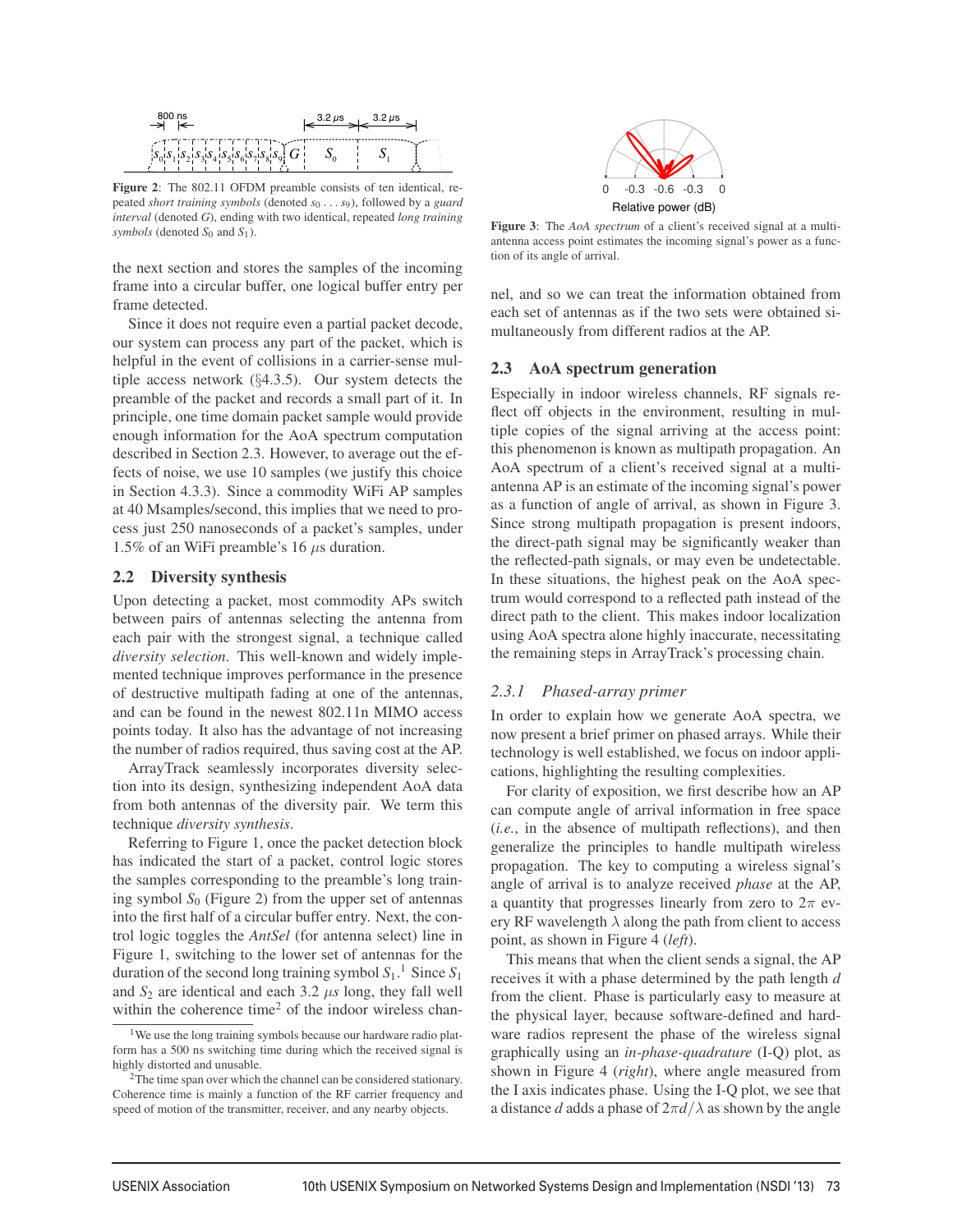

Figure 4: Principle of operation for ArrayTrack's AoA spectrum computation phase. (*Left:*) The phase of the signal goes through a  $2\pi$ cycle every radio wavelength  $\lambda$ , and the distance differential between the client and successive antennas on the access point is related to the client's bearing on the access point. (*Right:*) The complex representation of the sent signal at the client (filled dot) and received signals at the access point (crosses) reflects this relationship.

measured from the I axis to the cross labeled  $x_1$  (representing the signal received at antenna one). Since there is a  $\lambda/2$  separation between the two antennas, the distance along a path arriving at bearing  $\theta$  is a fraction of a wavelength greater to the second antenna than it is to the first, that fraction depending on  $\theta$ . Assuming  $d \gg \lambda/2$ , the added distance is  $\frac{1}{2}\lambda \sin \theta$ .

These facts suggest a particularly simple way to compute  $\theta$  at a two-antenna access point in the absence of multipath: measure  $x_1$  and  $x_2$  directly, compute the phase of each ( $\angle x_1$  and  $\angle x_2$ ), then solve for  $\theta$  as

$$
\theta = \arcsin\left(\frac{\angle x_2 - \angle x_1}{\pi}\right) \tag{1}
$$

Generalizing to multiple antennas. In indoor multipath environments, Equation 1 quickly breaks down, because multiple paths' signals sum in the I-Q plot. However, adding multiple, say *M*, antennas can help. The best known algorithms are based on eigenstructure analysis of an  $M \times M$  correlation matrix  $\mathbf{R}_{xx}$  in which the entry at the *l* th column and *m*th row is the mean correlation between the  $l^{\text{th}}$  and  $m^{\text{th}}$  antennas' signals.

Suppose *D* signals  $s_1(t), \ldots, s_D(t)$  arrive from bearings  $\theta_1, \ldots, \theta_D$  at  $M > D$  antennas, and that  $x_i(t)$  is the received signal at *j*<sup>th</sup> antenna element at time *t*. Recalling the relationship between measured phase differences and AP bearing discussed above, we use the *array steering vector*  $\mathbf{a}(\theta)$  to characterize how much added phase (relative to the first antenna) we see at each of the other antennas, as a function of the incoming signal's bearing. For a linear array,

$$
\mathbf{a}(\theta) = \exp\left(\frac{-j2\pi d}{\lambda}\right) \begin{bmatrix} 1 \\ \exp(-j\pi\lambda\cos\theta) \\ \exp(-j2\pi\lambda\cos\theta) \\ \vdots \\ \exp(-j(M-1)\pi\lambda\cos\theta) \end{bmatrix}
$$
 (2)



Figure 5: In this three-antenna example, the two incoming signals (at bearings  $\theta_1$  and  $\theta_2$  respectively) lie in a three-dimensional space. Eigenvector analysis identifies the two-dimensional *signal subspace* shown, and MUSIC traces along the array steering vector continuum measuring the distance to the signal subspace. Figure adapted from Schmidt [26].

So we can express what the AP hears as

$$
\mathbf{x}(t) = \overbrace{\left[\mathbf{a}(\theta_1) \ \mathbf{a}(\theta_2) \ \cdots \ \mathbf{a}(\theta_D)\right]}^{\mathbf{A}} \begin{bmatrix} s_1(t) \\ s_2(t) \\ \vdots \\ s_D(t) \end{bmatrix} + n(k), \quad (3)
$$

where  $\mathbf{n}(k)$  is noise with zero mean and  $\sigma_n^2$  variance. This means that we can express  $\mathbf{R}_{xx}$  as

$$
\mathbf{R}_{\mathbf{x}\mathbf{x}} = \mathbb{E}[\mathbf{x}\mathbf{x}^*]
$$
  
=  $\mathbb{E}[(\mathbf{A}\mathbf{s} + \mathbf{n})(\mathbf{s}^*\mathbf{A}^* + \mathbf{n}^*)]$   
=  $\mathbf{A}\mathbb{E}[\mathbf{s}\mathbf{s}^*]\mathbf{A}^* + \mathbb{E}[\mathbf{n}\mathbf{n}^*]$   
=  $\mathbf{A}\mathbf{R}_{\mathbf{s}\mathbf{s}}\mathbf{A}^* + \sigma_n^2 \mathbf{I}$  (4)

where  $\mathbf{R}_{ss} = \mathbb{E} [\textbf{ss}^*]$  is the source correlation matrix.

The array correlation matrix  $\mathbf{R}_{xx}$  has *M* eigenvalues  $\lambda_1, \ldots, \lambda_M$  associated respectively with *M* eigenvectors  $\mathbf{E} = [\mathbf{e}_1 \ \mathbf{e}_2 \ \cdots \ \mathbf{e}_M]$ . If the noise is weaker than the incoming signals, then when the eigenvalues are sorted in non-decreasing order, the smallest *M* − *D* correspond to the noise while the next *D* correspond to the *D* incoming signals. The *D* value depends on how many eigenvalues are considered big enough to be signals. We choose *D* value as how many eigenvalues are larger than a threshold that is a fraction of the largest eigenvalue. Based on this process, the corresponding eigenvectors in  $E$  can be classified as noise or signal:

$$
\mathbf{E} = \left[ \overbrace{e_1 \ \dots \ e_{M-D}}^{\mathbf{E}_N} \overbrace{e_{M-D+1} \ \dots \ e_M}^{\mathbf{E}_S} \right] \tag{5}
$$

we refer to  $\mathbf{E}_N$  as the *noise subspace* and  $\mathbf{E}_S$  as the *signal subspace*.

The MUSIC AoA spectrum [26] inverts the distance between a point moving along the array steering vector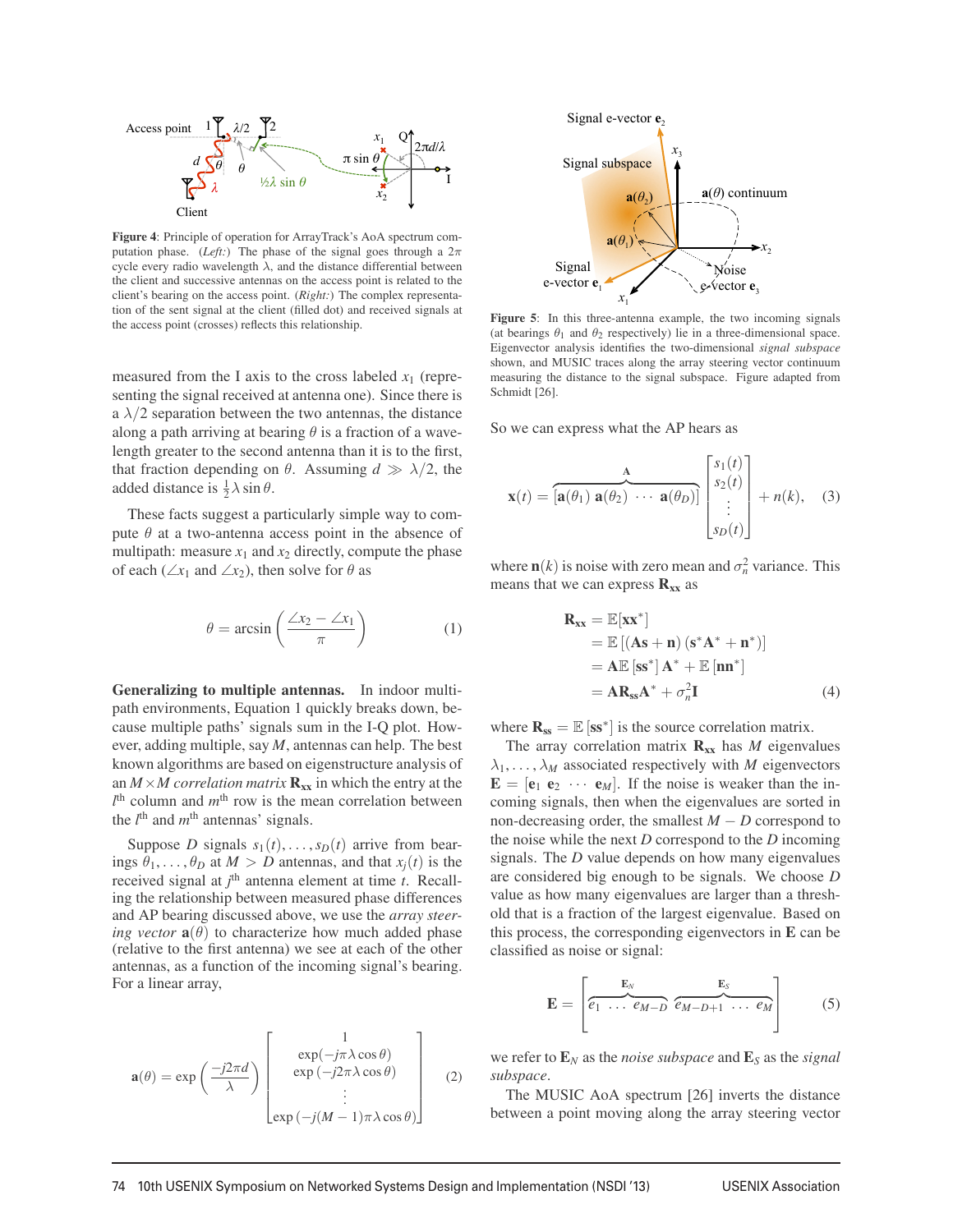

Figure 6: Spatial smoothing an eight-antenna array  $x_1, \ldots, x_8$  to a virtual six-element array (number of groups  $N<sub>G</sub> = 3$ ).



Figure 7: Varying the amount of spatial smoothing on AoA spectra.

continuum and E*S*, as shown in Figure 5:

$$
P(\theta) = \frac{1}{\mathbf{a}(\theta)\mathbf{E}_N\mathbf{E}_N^*\mathbf{a}(\theta)}
$$
(6)

This yields sharp peaks in  $P(\theta)$  at the signals' AoA.

### *2.3.2 Spatial smoothing for multipath distortion*

Implementing MUSIC as-is, however, yields highly distorted AoA spectra, for the following reason. When the incoming signals are phase-synchronized with each other (as results from multipath) MUSIC perceives the distinct incoming signals as one superposed signal, resulting in false peaks in  $P(\theta)$ . We therefore adopt *spatial smoothing* [28], averaging incoming signals across  $N_G$  groups of antennas to reduce this correlation. For example, spatial smoothing over  $N_G = 3$  six-antenna groups on an eightantenna array generating signals  $x_1, \ldots, x_8$  would output six signals  $\dot{x}_1, ..., \dot{x}_6$  where  $\dot{x}_i = \frac{1}{3} (x_i + x_{i+1} + x_{i+2})$  for  $1 \leq i \leq 6$ , as shown in Figure 6.

How should we choose  $N_G$ ? Figure 7 shows a microbenchmark computing MUSIC AoA spectra for a client near and in the line of sight of the AP (so the directpath bearing dominates  $P(\theta)$ ) both with and without spatial smoothing. As  $N_G$  increases, the effective number of antennas decreases, and so spatial smoothing can eliminate smaller peaks that may correspond to the direct path. On the other hand, as  $N_G$  increases, the overall noise in the AoA spectrum decreases, and some peaks may be narrowed, possibly increasing accuracy. Based on this microbenchmark and experience generating AoA spectra indoors from a number of different clients in our testbed, we find that a good compromise is to set  $N_G = 2$ , and we use this in the performance evaluation in Section 4.

| <b>Scenario</b>                               | <b>Frequency</b> |
|-----------------------------------------------|------------------|
| Direct path same; reflection paths changed    | 71%              |
| Direct path same; reflection paths same       | 18%              |
| Direct path changed; reflection paths changed | 8%               |
| Direct path changed; reflection paths same    | 3%               |

Table 1: Peak stability microbenchmark measuring the frequency of the direct and reflection-path peaks changing due to slight movement.

# *2.3.3 Array geometry weighting*

Information from the linear array we use in our system is not equally reliable as a function of  $\theta$ , because of the asymmetric physical geometry of the array. Consequently, after computing a spatially-smoothed MUSIC AoA spectrum, the ArrayTrack multiplies it by a *windowing function*  $W(\theta)$ , the purpose of which is to weight information from the AoA spectrum in proportion to the confidence that we have in the data. With a linear array, we multiply  $P(\theta)$  by

$$
W(\theta) = \begin{cases} 1, & \text{if } 15^{\circ} < |\theta| < 165^{\circ} \\ \sin \theta, & \text{otherwise.} \end{cases} \tag{7}
$$

#### *2.3.4 Array symmetry removal*

Although a linear antenna array can determine bearing, it cannot determine which side of the array the signal is arriving from. This means that the AoA spectrum is essentially a 180<sup>°</sup> spectrum mirrored to 360<sup>°</sup>. When there are many APs cooperating to determine location, this is not a problem, but when there are few APs, accuracy suffers. To address this, we employ the diversity synthesis scheme described in Section 2.2 to have a ninth antenna not in the same row as the other eight included. Using the ninth antenna, we calculate the total power on each side, and remove the half with less power, resulting in a true 360◦ AoA spectrum.

#### 2.4 Multipath suppression

While the spatial smoothing algorithms described above (§2.3.2) reduce multipath-induced distortion of the AoA spectrum to yield an accurate spectrum, they don't identify the direct path, leaving multipath reflections free to reduce system accuracy. The multipath suppression algorithm we present here has the goal of removing or reducing peaks in the AoA spectrum not associated with the direct path from AP to client.

ArrayTrack's multipath suppression algorithm leverages changes in the wireless channel that occur when the transmitter or objections in the vicinity move by grouping together AoA spectra from multiple frames, if available. Our method is motivated by the following observation: when there are small movements of the transmitter, the receiver, or objects between the two, the direct-path peak on the AoA spectrum is usually stable while the reflection-path peaks usually change significantly, and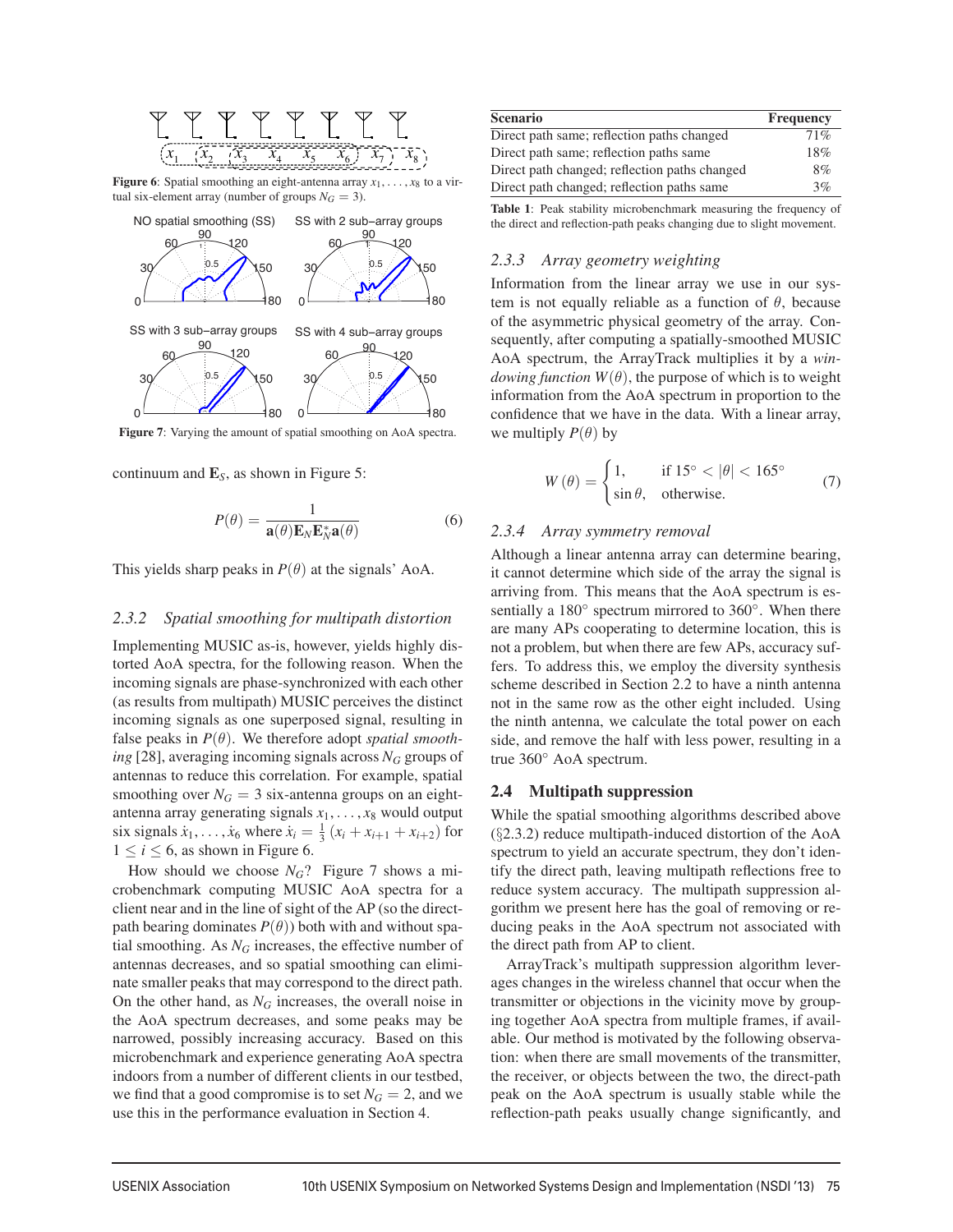### Algorithm (Multipath suppression)

- 1. Group two to three AoA spectra from frames spaced closer than 100 ms in time; if no such grouping exists for a spectrum, then output that spectrum to the synthesis step (§2.5).
- 2. Arbitrarily choose one AoA spectrum as the *primary*, and remove peaks from the primary not paired with peaks on other AoA spectra.
- 3. Output the primary to the synthesis step  $(\S 2.5)$ .

Figure 8: ArrayTrack's multipath suppression algorithm.



Figure 9: ArrayTrack's multipath suppression algorithm operating on two example AoA spectra (*left*) and the output AoA spectrum (*right*).

these slight movements happen frequently in real life when we hold a mobile handset making calls, for example.

We run a microbenchmark at 100 randomly chosen locations in our testbed (see Figure 12, p. 7), generating AoA spectra at each position selected and another position five centimeters away. If the corresponding bearing peaks of the two spectra are within five degrees, we mark that bearing as *unchanged*. If the variation is more than five degrees or the peak vanishes, we mark it *changed*.

The results are shown in Table 1. Most of the time, the direct-path peak is unchanged while the reflectionpath peaks are changed. This motivates the algorithm shown in Figure 8. Note that for those scenarios in which both the direct-path and reflection-path peaks are unchanged, we keep all of them without any deleterious consequences. Also, observe that the microbenchmark above only captures two packets. This leaves room for even further improvement if we capture multiple packets during the course of the mobile's movement. The only scenario which induces failure in the multipath suppression algorithm is when the reflection-path peaks remain unchanged while the direct-path peak is changed. However, as shown above, the chances of this happening are small. We show and example of the algorithm's operation in Figure 9.

# 2.5 AoA spectra synthesis

In this step, ArrayTrack combines the AoA spectra of several APs into a final location estimate. Suppose *N* APs generate AoA spectra  $P_1(\theta), \ldots, P_N(\theta)$  as processed by the previous steps, and we wish to compute the likelihood of the client being located at position x as shown in Figure 3. ArrayTrack computes the bearing of **x** to AP *i*,  $\theta$ *<sub>i</sub>*, by trigonometry, and then estimates the



Figure 10: ArrayTrack combines information from multiple APs into a likelihood of the client being at location x by considering all AoA spectra at their respective bearings  $(\theta_1, \theta_2)$  to **x**.



Figure 11: Left: the ArrayTrack prototype AP is composed of two WARP radios, while a cable-connected USRP2 software-defined radio (not shown) calibrates the array. *Right:* The AP mounted on a cart, showing its antenna array.

likelihood of the client being at location  $x$ ,  $L(x)$ , as

$$
L(\mathbf{x}) = \prod_{i=1}^{N} P_i(\theta_i).
$$
 (8)

With Equation 8 we search for the most likely location of the client by forming a 10 centimeter by 10 centimeter grid, and evaluating  $L(\mathbf{x})$  at each point in the grid. We then use hill climbing on the three positions with highest  $L(\mathbf{x})$  in the grid using the gradient defined by Equation 8 to refine our location estimate.

### 3 Implementation

The prototype ArrayTrack AP, shown in Figure 11, uses two Rice WARP FPGA-based wireless radios. Each WARP is equipped with four radio front ends and four omnidirectional antennas. We utilize the digital I/O pins on one of the WARP boards to output a time synchronization pulse on a wire connected between the two WARPs, so that the second WARP board can record and buffer the same time-indexed samples as the first. The WARPs run a custom FPGA hardware design architected with Xilinx System Generator for DSP that implements all the functionality described in Section 2.

We place the  $16$  antennas<sup>3</sup> attached to the WARP radios in a rectangular geometry (Figure 11, right). Antennas are spaced at a half wavelength distance (6.13 cm) to yield maximum AoA spectrum resolution. This also happens to yield maximum MIMO wireless capacity, and so is the arrangement preferred in commodity APs.

AP phase calibration. Equipping the AP with multiple antennas is necessary for ArrayTrack, but does not

<sup>3</sup>The two WAPPs have a total of eight radio boards, each with two ports. ArrayTrack is able to switch ports as described in §2.2 and record the two long training symbols with different antennas. So with two WARPs, the maximum number of antennas we can utilize is 16.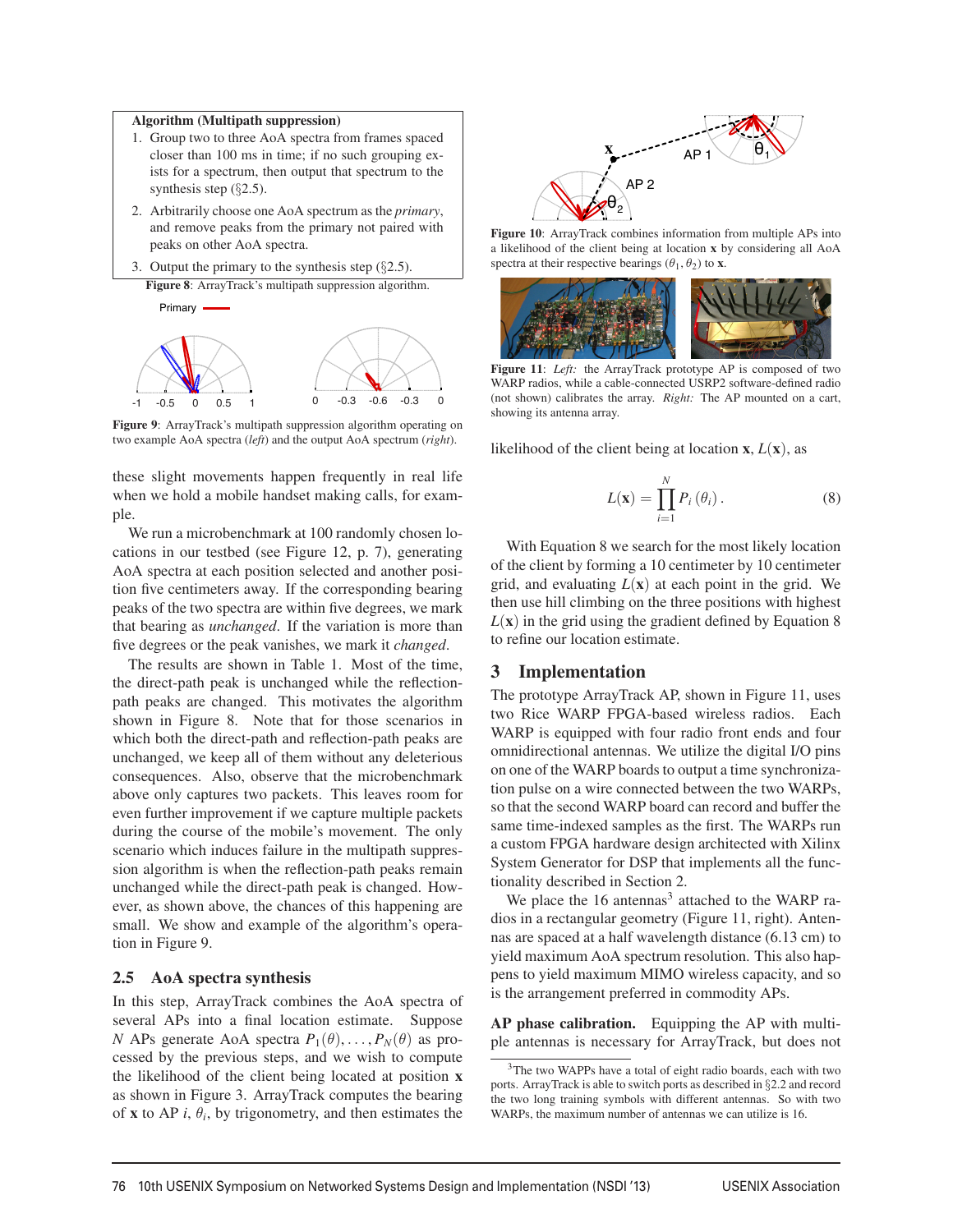suffice to calculate angle of arrival as described in the preceding section. Each radio receiver incorporates a 2.4 GHz oscillator whose purpose is to convert the incoming radio frequency signal to its representation in I-Q space shown, for example, in Figure 4 (p. 4). An undesirable consequence of this *downconversion* step is that it introduces an unknown phase offset to the resulting signal, rendering AoA inoperable. This is permissible for MIMO, but not for our application, because this manifests as an unknown phase added to the constellation points in Figure 4. Our solution is to calibrate the array with a USRP2 generating a continuous wave tone, measuring each phase offset directly. Because small manufacturing imperfections exist for SMA splitters and cables labelled the same length, we propose a one-time (run only once for a particular set of hardware) calibration scheme to handle these equipment imperfections.

The signal from the USRP2 goes through splitters and cables (we called them external paths) before reaching WARP radios. The phase offset  $Ph_{off}$  we want to measure is the internal phase difference  $Ph_{in2} - Ph_{in1}$ . Running calibration once, we obtain the following offset:

$$
Ph_{off1} = (Ph_{ex2} + Ph_{in2}) - (Ph_{ex1} + Ph_{in1}) \tag{9}
$$

Because of equipment imperfections, *Phex*<sup>2</sup> is slightly different from  $Ph_{ex1}$  so  $Ph_{off1}$  is not equal to  $Ph_{off}$ . We exchange the external paths and run calibration again:

$$
Ph_{off2} = (Ph_{ex1} + Ph_{in2}) - (Ph_{ex2} + Ph_{in1}) \tag{10}
$$

Combing the above two equations, we obtain *Phoff* and the phase difference caused by equipment imperfections:

$$
(Ph_{off2} + Ph_{off1})/2 = Ph_{off} \tag{11}
$$

$$
(Ph_{off2} - Ph_{off1})/2 = Ph_{ex1} - Ph_{ex2} \tag{12}
$$

Subtracting the measured phase offsets from the incoming signals over the air then cancels the unknown phase difference, and AoA becomes possible.

Testbed clients. The clients we use in our experiments are Soekris boxes equipped with Atheros 802.11g radios operating in the 2.4 GHz band.

# 4 Evaluation

To show how well ArrayTrack performs in real indoor environment, we present experimental results from the testbed described in Section 3. First we present the accuracy level ArrayTrack achieves in the challenging indoor office environment and explore the effects of number of antennas and number of APs on the performance of ArrayTrack. After that, we demonstrate that ArrayTrack is robust against different transmitter/receiver heights and different antenna orientations between clients and APs. Finally we examine the latency introduced by Array-Track, which is a critical factor for a real-time system.



Figure 12: Testbed environment: Soekris clients are marked as small dots, and the AP locations are labelled "1"–"6".

Experimental methodology. We place prototype APs at the locations marked "1"–"6" in our testbed floorplan, shown in Figure 12. The layout shows the basic structure of the office but does not include the numerous cubicle walls also present. We place the 41 clients roughly uniformly over the floorplan, covering areas both near to, and far away from the AP. We put some clients near metal, wood, glass and plastic walls to make our experiments more comprehensive. We also place some clients behind concrete pillars in our office so that the direct path between the AP and client is blocked, making the situation more challenging.

To measure ground truth in the location experiments presented in this section, we used scaled architectural drawings of our building combined with measurements taken from a Fluke 416D laser distance measurement device, which has an accuracy of 1.5 mm over 60 m.

Due to budget constraints, we used one WARP AP, moving it between the different locations marked on the map in Figure 12 and receiving new packets to emulate many APs receiving a transmission simultaneously. This setup does not favor our evaluation of ArrayTrack.

### 4.1 Static localization accuracy

We first evaluate how accurately AoA pseudospectrum computation without array geometry weighting and reflection path removing localizes clients. This represents the performance ArrayTrack would obtain in a static environment without any client movement, or movement nearby. The curves labeled three APs, four APs, five APs, and six APs in Figure 13 show raw location error computed with Equation 8 across all different AP combinations and all 41 clients. We see that the general trend is that average error decreases with an increasing number of APs. The median error varies from 75 cm for three APs to 26 cm for six APs. The average error varies from 317 cm for three APs to 38 cm for six APs. We show a heatmap combination example in Figure 14 with increasing number of APs.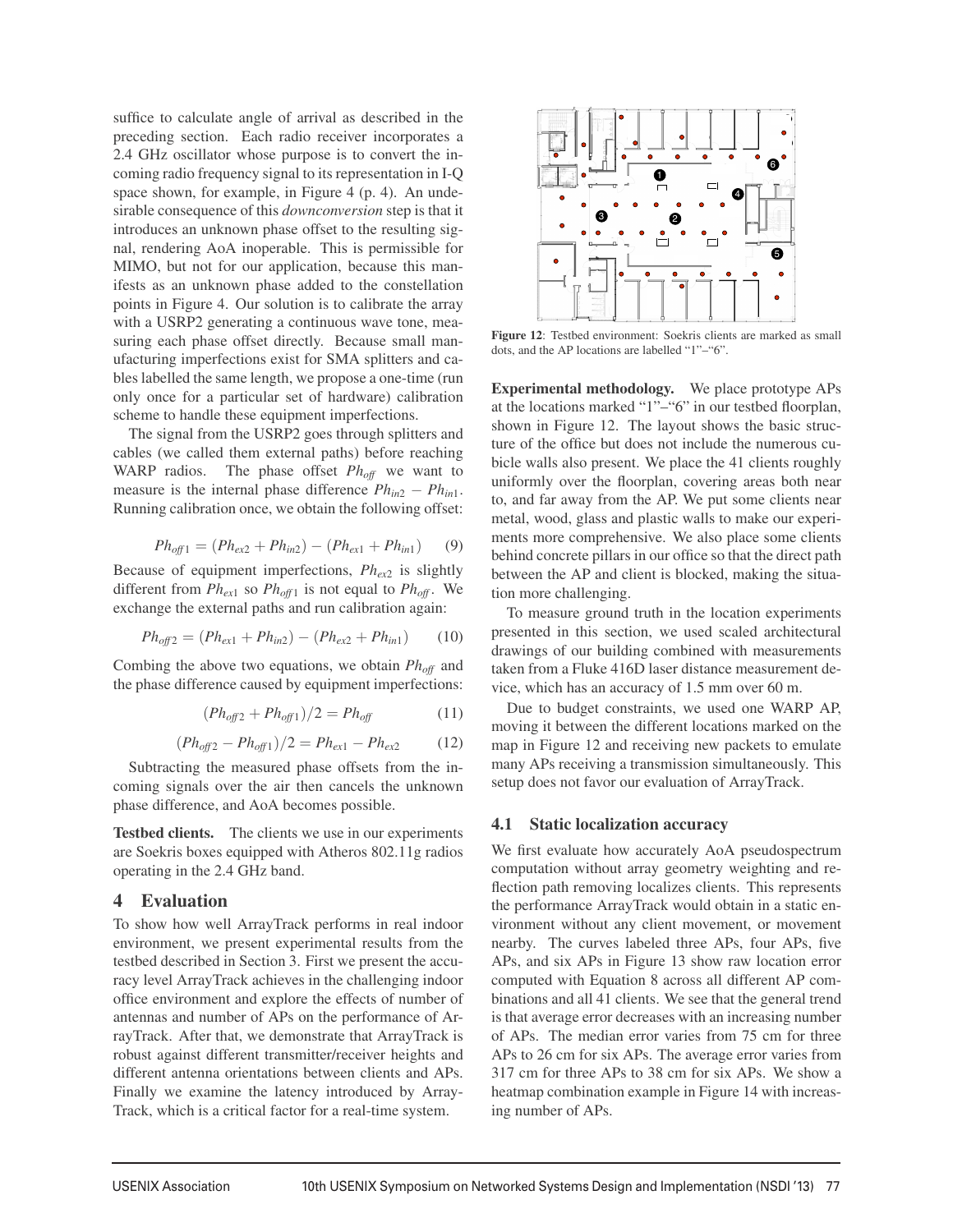

Figure 14: Heatmaps showing the location likelihood of a client with differing numbers of APs computing its location. We denote the ground truth location of the client in each by a small dot in each heatmap.



Figure 13: Cumulative distribution of location error from unoptimized raw AoA spectra data across clients using measurements taken at all combinations of three, four, five, and six APs.

### 4.2 Semi-static localization accuracy

We now evaluate ArrayTrack using data that incorporates small (less than 5 cm) movements of the clients, with two more such location samples per client. This is representative of human movement even when stationary, due to small inadvertent movements, and covers all cases where there is even more movement up to walking speed. In Figure 15, we show that ArrayTrack improves the accuracy level greatly, especially when the number of APs is small. Our system improves mean accuracy level from 38 cm to 31 cm for six APs (a 20% improvement). We measure 90%, 95% and 98% of clients to be within 80 cm, 90 cm and 102 cm respectively of their actual positions. This improvement is mainly due to the array geometry weighting, which removes the relatively inaccurate parts of the spectrum approaching 0 degrees or 180 degree (close to the line of the antenna array).

When there are only three APs, ArrayTrack improves the mean accuracy level from 317 cm to 107 cm, which is around a 200% improvement. The intuition behind this large performance improvement is the effective removal of the false positive locations caused by multipath reflections and redundant symmetrical bearings. When the number of APs is big such as five or six, heatmap combination inherently reinforces the true location and removes false positive locations. However, when the number of APs is small, this reinforcement is not always strong and sometimes the array symmetry causes false positive locations, which greatly degrades the localiza-



Figure 15: Cumulative distribution of location error across clients for three, four, five and six APs with ArrayTrack.

tion performance. In these cases, we enable the array symmetry removal scheme described in Section 2.3.4 to significantly enhance accuracy. By using this technique, ArrayTrack can achieve a median 57 cm accuracy levels with only three APs, good enough for many indoor applications.

#### *4.2.1 Varying number of AP antennas*

We now show how ArrayTrack performs with differing number of antennas at APs. In general, with more antennas at each AP, we can achieve a more accurate AoA spectrum and capture a higher number of reflection-path bearings, which accordingly increases localization accuracy, as Figure 16 shows. Because we apply spatial smoothing on top of the MUSIC algorithm, the effective number of antennas is actually reduced and so we are not able to capture all the arriving signals when the number of antennas is small. The mean accuracy level is 138 cm for four antennas, 60 cm for six antennas and 31 cm for eight antennas. It's interesting to note that the improvement gap between four and six antennas is bigger than that between six to eight antennas. In a strong multipath indoor environment like our office, the direct path signal is not always the strongest. However, the direct path signal is among the three biggest signals most of the time. We show how the direct path peak changes in Figure 17.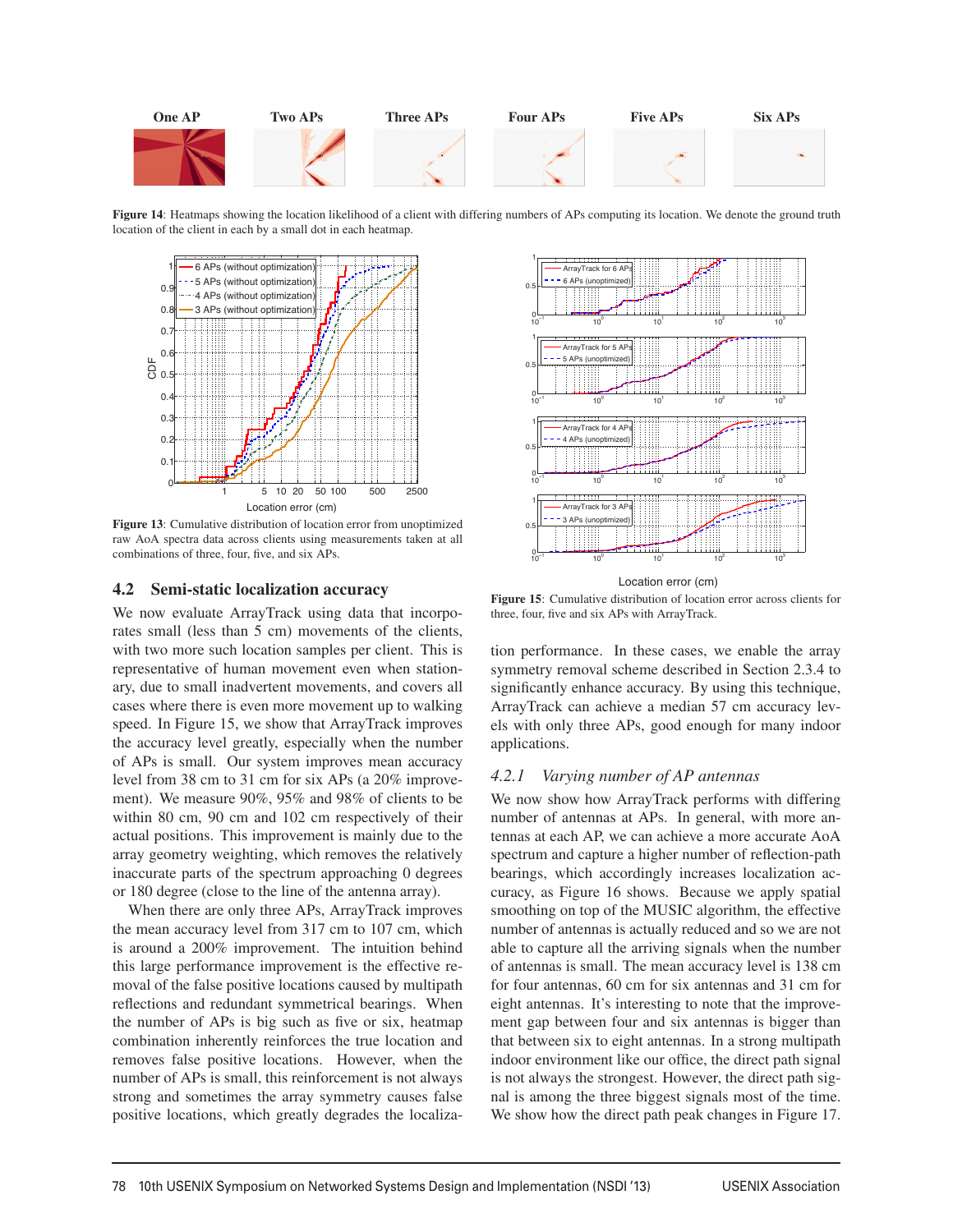

Figure 16: CDF plot of location error for four, six and eight antennas with ArrayTrack.



Figure 17: The AoA spectra for 3 clients in a line with AP.

We keep the client on the some line with AP while block it with more pillars. Even when it's blocked by two pillars, the direct path signal is still among the top three biggest, although not the strongest. With five virtual antennas, after spatial smoothing, we are able to avoid losing the direct path signals as sometimes happens when we only use four antennas. The accuracy level improvement from six to eight antennas is due to the more accurate AoA spectrum obtained. With an increasing number of antennas, there will be some point when increasing the number of antennas does not improve accuracy any more as the dominant factor will be the calibration, antenna imperfection, noise, correct alignment of antennas, and even the human measurement errors introduced with laser meters in the experiments. We expect that an antenna array with six antennas (30.5 cm long) or eight antennas (43 cm long) is quite reasonable.

### 4.3 Robustness

Robustness to varying client height, orientation, low SNR, and collisions is an important characteristic for ArrayTrack to achieve. We investigate ArrayTrack's accuracy under these adverse conditions in this section.

As ArrayTrack works works on any part of the packet. We choose the preamble of the packet to work with ArrayTrack. Preamble part is transmitted at the base rate and what's more, complex conjugate with the known



Figure 18: CDF plot of ArrayTrack's location error for different antenna height, different orientation and baseline results, with eight antennas and six APs.

training symbol generate peaks which is very easy to be detected even at low SNR.

#### *4.3.1 Height of mobile clients*

In reality, most mobiles rest on a table or are held in the hand, so they are often located around 1–1.5 meters off the ground. APs are usually located on the wall near the ceiling, typically 2.5 to 3 meters high. We seek to study whether this height difference between clients and APs will cause significant errors in our system's accuracy. The mathematical analysis in §2.3 is based on the assumption that clients and APs are at the same height. In Appendix A we show that a 1.5 meter height difference introduces just 1%–4% error when the distance between the client and AP varies between five and 10 meters. In our experiments, our AP is placed on top of a cart for easy movement with the antennas positioned 1.5 meters above the floor. To emulate a 1.5-meter height difference between AP and clients, we put the clients on the ground at exactly the same location and generate the localization errors with ArrayTrack to compare with the results obtained when they are more or less on the same height with the AP.<sup>4</sup>

The experimental results shown in Figure 18 demonstrate the preceding. Median location error is slightly increased from 23 cm to 26 cm when the AP uses eight antennas. One factor involved is that it is unlikely for a client to be close to all APs, as the APs are separated in space rather than being placed close to each other. One advantage of our system is the independence of each AP from the others, *i.e.*, when we have multiple APs, even if one of them is generating inaccurate results, the rest will not be affected and will mitigate the negative effects of the inaccurate AP by reinforcing the correct location.

<sup>4</sup>Note that this low height does not favor our experimental results as lower AP positions are susceptible to even more clutter from objects than an AP mounted high on the well near the ceiling.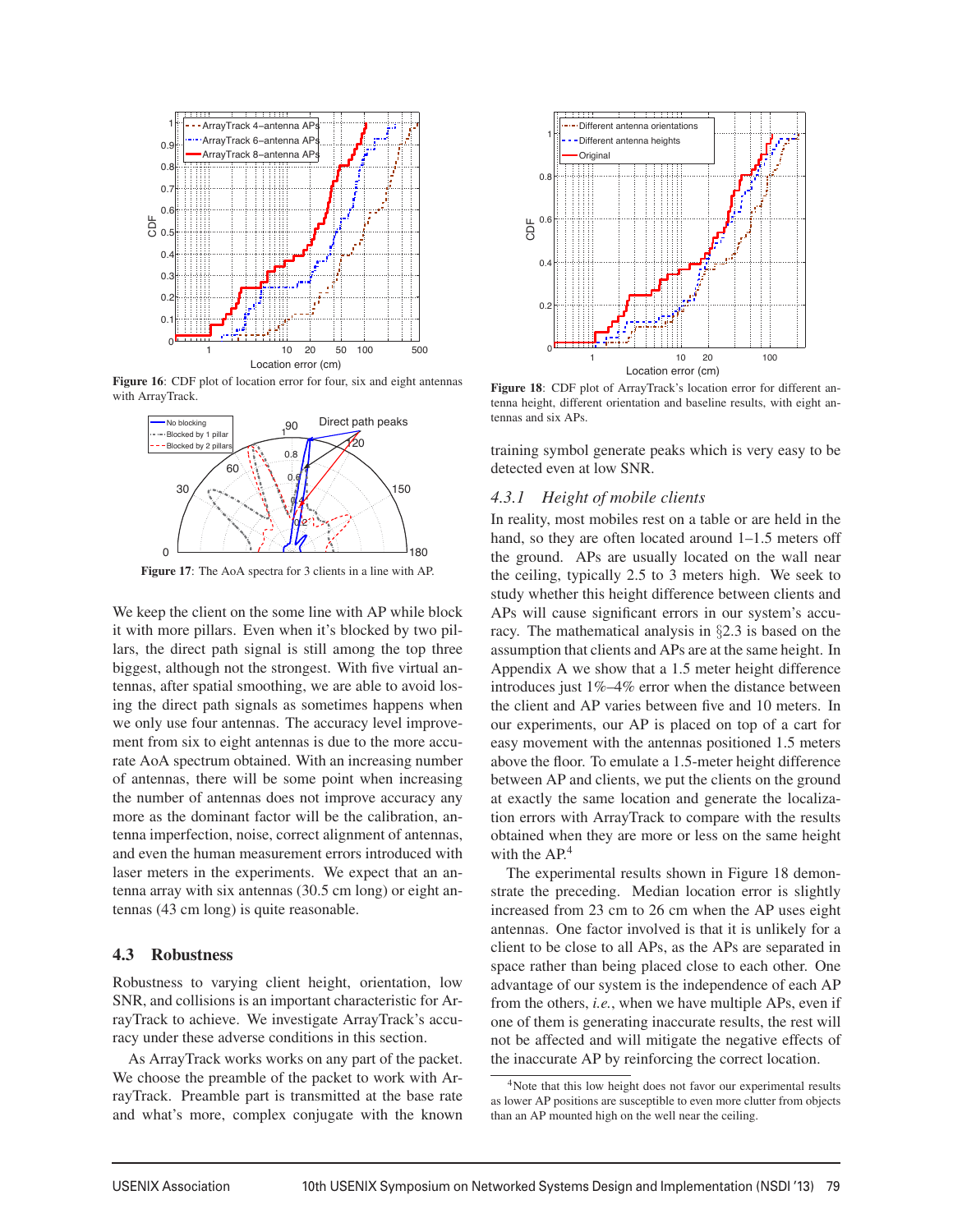

Figure 19: The effect of number of data samples on AoA spectrum.

In future work, we are planning to extend the Array-Track system to three dimensions by using a verticallyoriented antenna array in conjunction with the exiting horizontally-oriented array. This will allow the system to estimate elevation directly, and largely avoid this source of error entirely.

### *4.3.2 Mobile orientation*

Users carry mobile phones in their hands at constantlychanging orientations, so we study the effect of different antenna orientations on ArrayTrack. Keeping the transmission power the same on the client side, we rotate the clients' antenna orientations perpendicular to the APs' antennas. The results in Figure 18 show that the accuracy level we achieve suffers slightly compared with the original results, median location error increasing from 23 cm to 50 cm. By way of explanation, we find that the received power at the APs is smaller with the changed antenna orientation, because of the different polarization. With linearly polarized antennas, a misalignment of polarization of 45 degrees will degrade the signal up to 3 dB and a misaligned of 90 degrees causes an attenuation of 20 dB or more. By using circularly-polarized antennas at the AP, this issue can be mitigated.

### *4.3.3 Number of preamble samples*

To show that ArrayTrack works well with very small number of samples, we present testbed results in Figure 19. Each subplot is composed of 30 AoA spectra from 30 different packets recorded from the same client in a short period of time. We use different number of samples to generate our AoA pseudospectra. As WARPLab samples 40 MHz per second, one sample takes only 0.025 us. We can see that when the number of samples increased to 5, the AoA spectrum is already quite stable which demonstrate ArrayTrack has the potential to responds extremely fast. We employ 10 samples in our experiments and for a 100 ms refreshing interval, the overhead introduced by ArrayTrack traffic is as little as:  $\frac{(10 \text{ samples})(32 \text{ bits/sample})(8 \text{ radios})}{100 \text{ ms}} = 0.0256 \text{ Mbps}.$ 

### *4.3.4 Low signal to noise ratio (SNR)*

We show the signal to noise ratio (SNR) effect on the performance of ArrayTrack in this section. Because Array-Track does not need to decode any packet content, all the short and long training symbols can be used for packets detection, which performs very well compared with the original Schmidl-Cox packet detection algorithm. With all the 10 short training symbols used, we are able to detect packets at SNR as low as -10 dB.

It's clear that low SNR is not affecting our packet detection at all. Then we want to see whether this low SNR affect our AoA performance. We keep the client at the same position untouched and keep decreasing the transmission power of the client to see how AoA spectra change. The results are shown in Figure 4.3.4. It can be seen clearly that when the SNR becomes very low below 0 dB, the spectrum is not sharp any more and very large side lobe appears on the spectrum generated. This will definitely affect our localization performance. However, we also find that as long as the SNR is not below 0 dB, ArrayTrack works pretty well.

# *4.3.5 Packet collisions*

When there are two simultaneous transmissions which causes collision, ArrayTrack still works well as long as the preambles of the two packets are not overlapping.

For collision between two packets of 1000 bytes each, the chance of preamble colliding is 0.6%. We show that as long as the training symbols are not overlapping, we are able to obtain AoA information for both of them using a form of successive interference cancellation. We detect the first colliding packet and generate an AoA spectrum. Then we detect the second colliding packet and generate its AoA spectrum. However, the second AoA spectrum is composed of bearing information for both packets. So we remove the AoA peaks of the first packet from the second AoA spectrum, thus successfully obtaining the AoA information for the second packet.

# 4.4 System latency

System latency is important for the real-time applications we envision ArrayTrack will enable, such as augmented reality. Figure 21 summarizes the latency our system incurs, starting from the beginning of a frame's preamble as it is received by the ArrayTrack APs. As discussed previously (§4.3.3), ArrayTrack only requires 10 samples from the preamble in order to function. We therefore have the opportunity to begin transferring and processing the AoA information while the remainder of the preamble and the body of the packet is still on the air, as shown in the figure. System latency is comprised of the following pieces:

 $\overline{a}$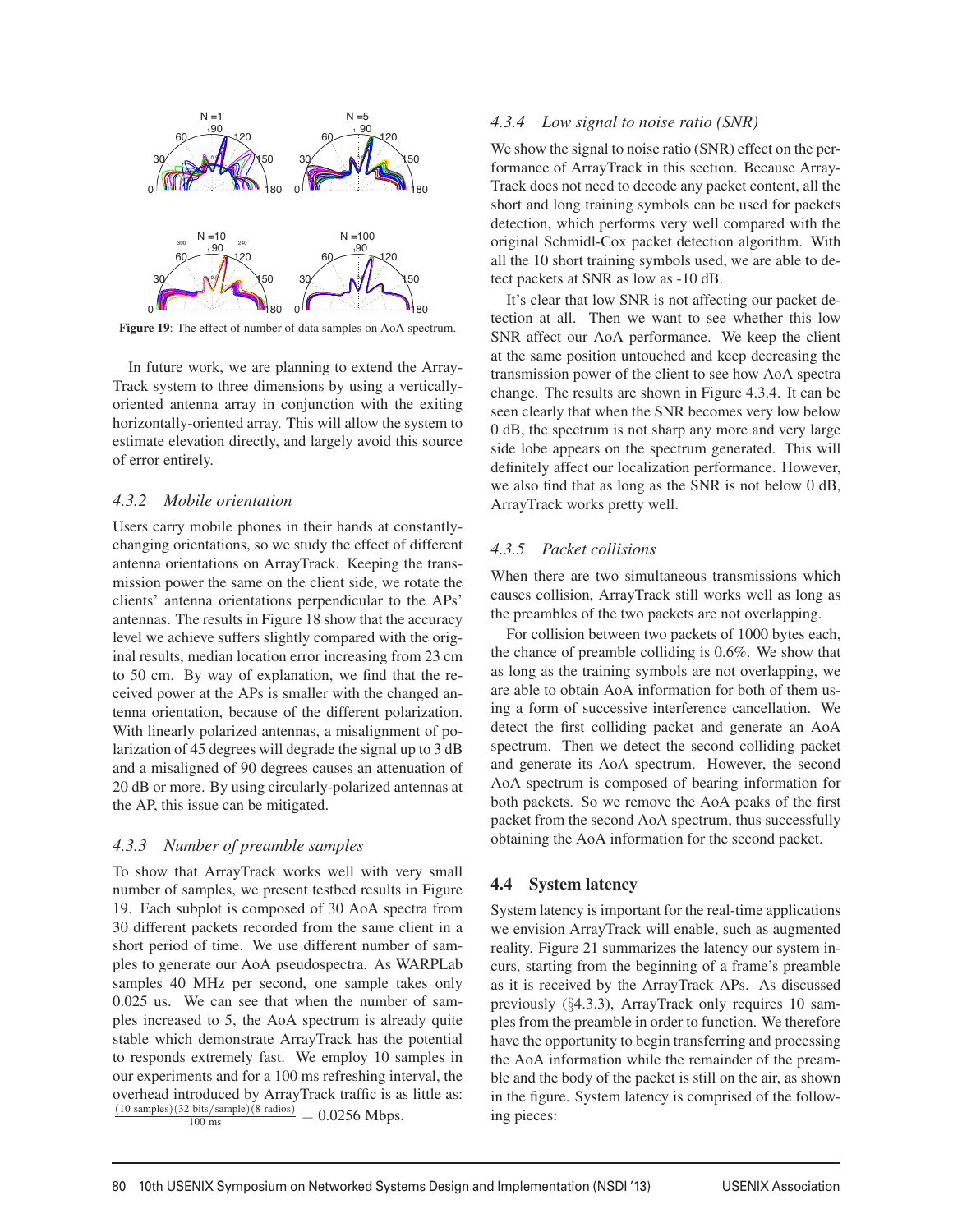

Figure 20: AoA spectra become less sharp and more side peaks when the SNR becomes small.



Figure 21: A summary of the end-to-end latency that the ArrayTrack system incurs in determining location.

- 1. *T*: the air time of a frame. This varies between approximately 222  $\mu$ s for a 1500 byte frame at 54 Mbit/s to 12 ms for the same size frame at 1 Mbit/s.
- 2.  $T_d$ : the preamble detection time. For the 10 short and two long training symbols in the preamble, this is 16  $\mu$ s.
- 3. *T<sub>l</sub>*: WARP-PC latency to transfer samples. We estimate this to be approximately 30 milliseconds, noting that this can be significantly reduced with better bus connectivity such as PCI Express on platforms such as the Sora [32].
- 4. *T<sub>t</sub>*: WARP-PC serialization time to transfer samples.
- 5.  $T_p$ , the time to process all recorded samples.

 $T_t$  is determined by the number of samples transferred from the WARPs to the PC and the transmission speed of the Ethernet connection. The Ethernet link speed between the WARP and PC is 100 Mbit/s. However, due to the very simple IP stack currently implemented on WARP, added overheads mean that the maximum throughput that can be achieved is about 1 Mbit/s. This yields  $T_t = \frac{(10 \text{ samples})(32 \text{ bits/sample})(8 \text{ radios})}{1 \text{ Mbit/s}} = 2.56 \text{ ms}.$ 

 $T_p$  depends on how the MUSIC algorithm is implemented and the computational capability of the Array-Track server. For an eight-antenna array, the MUSIC algorithm involves eigenvalue decomposition and matrix multiplications of linear dimension eight. Because of the small size of these matrices, this process is not the limiting factor in the server-side computations. In the synthesis step  $(\S2.5)$  we apply a hill climbing algorithm to find the maximum in the heatmap computed from the AoA spectra. For our current Matlab implementation with an Intel Xeon 2.80 GHz CPU and 4 GB of RAM, the average processing time is 100 ms with a variance of 3 ms for the synthesis step.

Therefore, the total latency that ArrayTrack adds starting from the end of the packet (excluding bus latency) is  $T_l = T_d + T_t + T_p - T \approx 100$  ms.

# 5 Related Work

The present paper is based on the ideas sketched in a previous workshop paper [39], but contributes novel diversity synthesis  $(\S2.2)$  and multipath suppression  $(\S2.4)$ design techniques and algorithms, as well as providing the first full performance evaluation of our system.

ArrayTrack owes its research vision to early indoor location service systems that propose dedicated infrastructure Active Badge [35] equips mobiles with infrared transmitters and buildings with many infrared receivers. The Bat System [36] uses a matrix of RF-ultrasound receivers, each hard-coded with location, deployed on the ceiling indoors. Cricket [19] equips buildings with combined RF/ultrasound beacons while mobiles carry RF/ultrasound receivers.

Some recent work including CSITE [13] and Pin-Loc [27] has explored using the OFDM subcarrier channel measurements as unique signatures for security and localization. This requires a large amount of wardriving, and the accuracy is limited to around one meter, while ArrayTrack achieves finer accuracy and eliminates any calibration beforehand.

The most widely used RF information is received signal strength (RSS), usually measured in units of whole decibels. While readily available from commodity WiFi hardware at this granularity, the resulting RSS measurements are very coarse compared to direct physical-layer samples, and so incur an amount of quantization error, especially when few readings are present.

Map-building approaches. There are two main lines of work using RSS; the first, pioneered by RADAR [2, 3] builds "maps" of signal strength to one or more access points, achieving an accuracy on the order of meters [23, 30]. Later systems such as Horus [43] use probabilistic techniques to improve localization accuracy to an average of 0.6 meters when an average of six access points are within range of every location in the wireless LAN coverage area, but require large amounts of calibration. While some work has attempted to reduce the calibration overhead [12], mapping generally requires significant calibration effort. Other map-based work has

 $\overline{1}$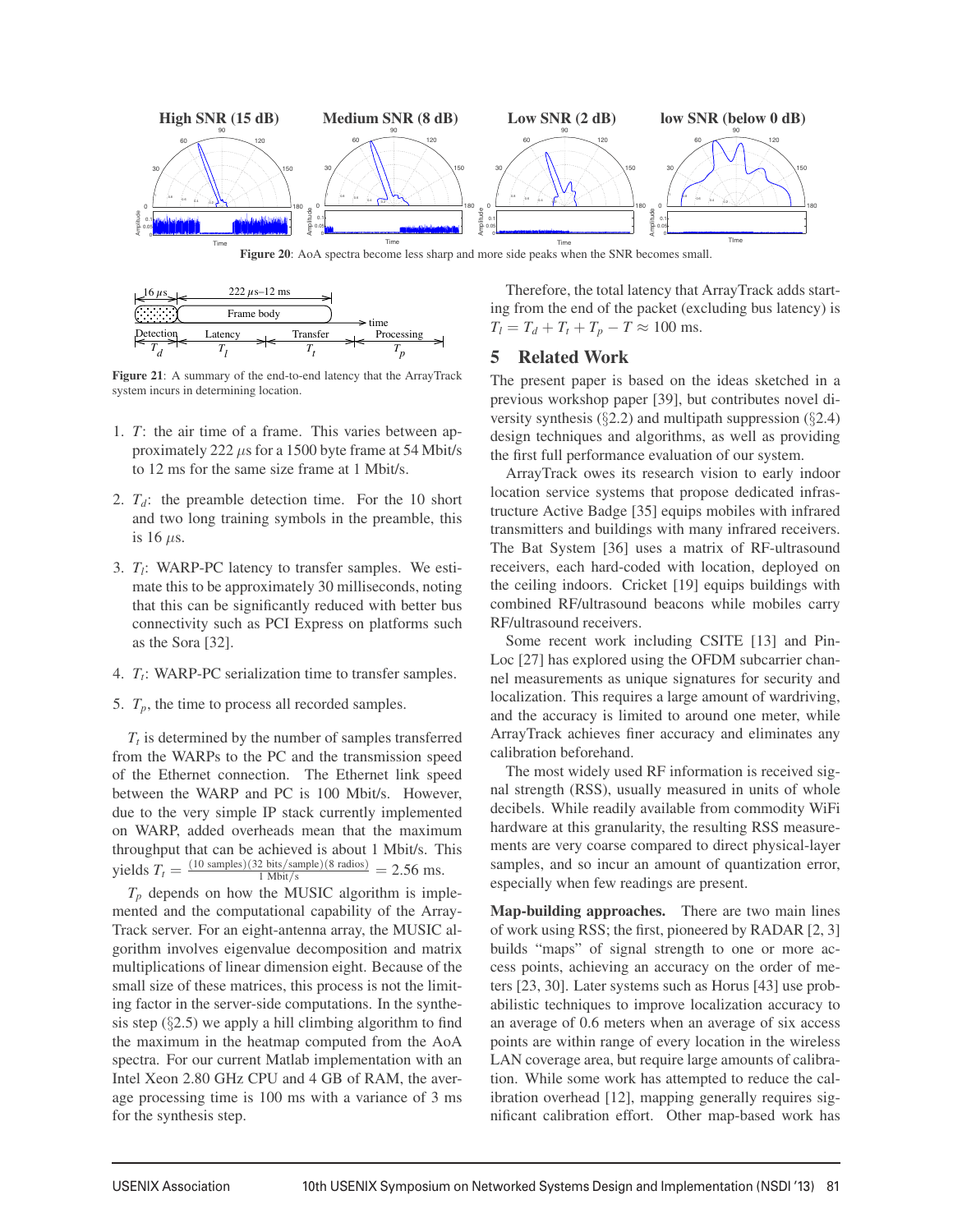proposed using overheard GSM signals from nearby towers [34], or dense deployments of desktop clients [4]. Recently, Zee [21] has proposed using crowd-sourced measurements in order to perform the calibration step, resulting in an end-to-end median localization error of three meters when Zee's crowd-sourced data is fed into Horus. In contrast to these map-based techniques, ArrayTrack achieves better accuracy with few APs, and requires no calibration of any kind beforehand, essential if there are not enough people nearby to crowd-source measurements before the RF environment changes.

Model-based approaches. The second line of work using RSS are techniques based on mathematical models. Some of these proposals use RF propagation models [22] to predict distance away from an access point based on signal strength readings. By triangulating and extrapolating using signal strength models, TIX [11] achieves an accuracy of 5.4 meters indoors. Lim *et al.* [14] use a singular value decomposition method combined with RF propagation models to create a signal strength map (overlapping with map-based approaches). They achieve a localization error of about three meters indoors. EZ [8] is a system that uses sporadic GPS fixes on mobiles to bootstrap the localization of many clients indoors. EZ solves these constraints using a genetic algorithm, resulting in a median localization error of between 2–7 meters indoors, without the need for calibration.

Other model-based proposals augment RF propagation models with Bayesian probabilistic models to capture the relationships between different nodes in the network [16], and develop conditions for a set of nodes to be localizable [42]. Still other model-based proposals are targeted towards ad hoc mesh networks [6, 20, 24].

Prior work in AoA. Wong *et al.* [37] investigate the use of AoA and channel impulse response measurements for localization. While they have demonstrated positive results at a very high SNR (60 dB), typical wireless LANs operate at significantly lower SNRs, and the authors stop short of describing a complete system design of how the ideas would integrate with a functioning wireless LAN as ArrayTrack does. Niculescu *et al.* [17] simulate AoA-based localization in an ad hoc mesh network. AoA has also been proposed in CDMA mobile cellular systems [40], in particular as a hybrid approach between TDoA and AoA [9, 38], and also in concert with interference cancellation and ToA [33].

Much other work in AoA uses the technology to solve similar but materially different problems. Geo-fencing [29] utilizes directional antennas and a frame coding approach to control APs' indoor coverage boundary. Patwari *et al.* [18] propose a system that uses the channel impulse response and channel estimates of probe tones to detect when a device has moved, but do not address location. Faria and Cheriton [10] and others [5, 15] have proposed using AoA for location-based security and behavioral fingerprinting in wireless networks. Chen *et al.* [7] investigate *post hoc* calibration for commercial off-theshelf antenna arrays to enable AoA determination, but do not investigate localization indoors.

# 6 Discussion

### How does ArrayTrack deal with NLOS?

The NLOS encountered in our experiments can be categorized into two different scenarios:

- S1: Direct path signal is not the strongest but exists.
- S2: Direct path signal is totally blocked.

S1 does not affect ArrayTrack as the spectra synthesis method strengthens the true location in nature.

For S2, one blocked direct path degrades the performance of ArrayTrack slightly but not much. It's not very likely the client's direct paths to all the APs are blocked.

### Linear versus circular array arrangement?

Most commonly seen commercial APs have their antennas placed in linear arrangement. As circular array resolves 360 degrees while linear resolves 180 degrees, twice the number of antennas is needed for circular array to achieve the same level of resolution accuracy while linear array has the problem of symmetry ambiguity addressed with synthesis of multiple APs. We plan to consider other array arrangements in our future work.

# 7 Conclusion

We have presented ArrayTrack, an indoor location system that uses angle-of-arrival techniques to locate wireless clients indoors to a level of accuracy previously only attainable with expensive dedicated hardware infrastructure. ArrayTrack combines best of breed algorithms for AoA based direction estimation and spatial smoothing with novel algorithms for suppressing the non-line of sight reflections that occur frequently indoors and synthesizing information from many antennas at the AP.

# A AP-Client Height Difference

Suppose the AP is distance *h* above the client; we compute the resulting percentage error. AoA relies on the distance difference  $d_1 - d_2$  between the client and the two AP antennas in a pair. Given an added height, this difference becomes:

$$
d_1' - d_2' = \frac{d_1}{\cos \phi} - \frac{d_2}{\cos \phi} \tag{13}
$$

where  $\cos \phi = h/d$ . The percentage error is then  $\frac{(d'_1-d'_2)-(d_1-d_2)}{d_1-d_2} = (\cos \phi)^{-1} - 1$ . For  $h = 1.5$  meters and  $d = 5$  meters, this is 4% error; for  $h = 1.5$  meters and  $d = 10$  meters, this is 1% error.

 $\overline{a}$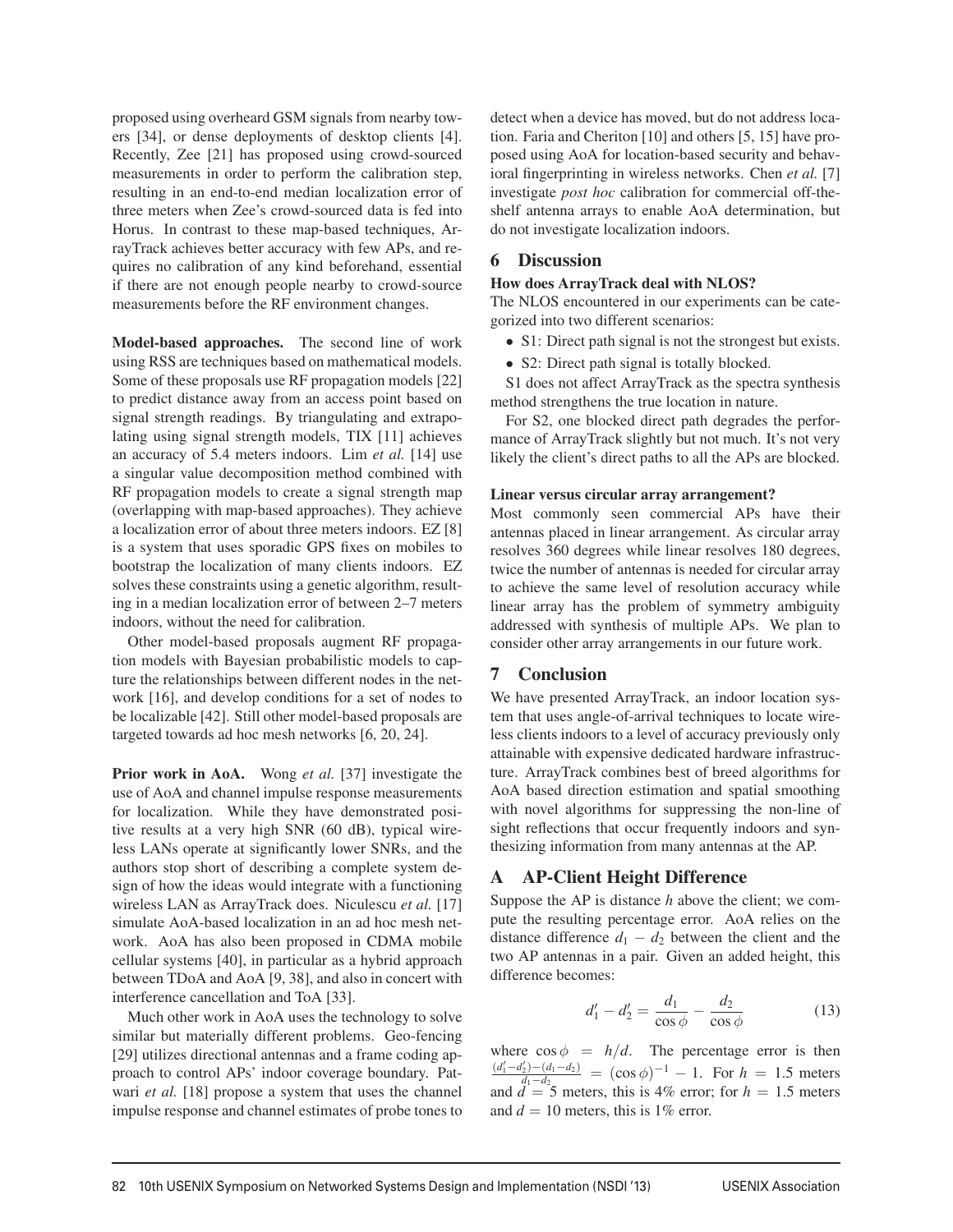# References

- [1] E. Aryafar, N. Anand, T. Salonidis, and E. Knightly. Design and experimental evaluation of multiuser beamforming in wireless LANs. In *Proc. of ACM MobiCom*, 2010.
- [2] P. Bahl and V. Padmanabhan. RADAR: An inbuilding RF-based user location and tracking system. In *Proc. of IEEE Infocom*, pages 775–784, 2000.
- [3] P. Bahl, V. Padmanabhan, and A. Balachandran. Enhancements to the RADAR location tracking system. Technical Report MSR-TR-2000-12, Microsoft Research, Feb. 2000.
- [4] P. Bahl, J. Padhye, L. Ravindranath, M. Singh, A. Wolman, and B. Zill. DAIR: A framework for managing enterprise wireless networks using desktop infrastructure. In *Proc. of ACM HotNets*, 2005.
- [5] S. Bratus, C. Cornelius, D. Kotz, and D. Peebles. Active behavioral fingerprinting of wireless devices. In *Proc. of ACM WiSec*, pages 56–61, Mar. 2008.
- [6] S. Capkun, M. Hamdi, and J. Hubaux. GPS-free positioning in mobile ad-hoc networks. In *Proc. of Hawaii Int'l Conference on System Sciences*, 2001.
- [7] H. Chen, T. Lin, H. Kung, and Y. Gwon. Determining RF angle of arrival using COTS antenna arrays: a field evaluation. In *Proc. of the MILCOM Conf.*, 2012.
- [8] K. Chintalapudi, A. Iyer, and V. Padmanabhan. Indoor localization without the pain. In *Proc. of ACM MobiCom*, 2010.
- [9] L. Cong and W. Zhuang. Hybrid TDoA/AoA mobile user location for wideband CDMA cellular systems. *IEEE Trans. on Wireless Communications*, 1 (3):439–447, 2002.
- [10] D. Faria and D. Cheriton. No long-term secrets: Location based security in overprovisioned wireless lans. In *Proc. of the ACM HotNets Workshop*, 2004.
- [11] Y. Gwon and R. Jain. Error characteristics and calibration-free techniques for wireless LAN-based location estimation. In *ACM MobiWac*, 2004.
- [12] A. Haeberlen, E. Flannery, A. Ladd, A. Rudys, D. Wallach, and L. Kavraki. Practical robust localization over large-scale 802.11 wireless networks. In *Proc. of ACM MobiCom*, 2004.
- [13] Z. Jiang, J. Zhao, X. Li, J. Han, and W. Xi. Rejecting the Attack: Source Authentication for Wi-Fi Management Frames using CSI Information. In *Proc. of IEEE Infocom*, 2013.
- [14] H. Lim, C. Kung, J. Hou, and H. Luo. Zero configuration robust indoor localization: Theory and experimentation. In *Proc. of IEEE Infocom*, 2006.
- [15] D. C. Loh, C. Y. Cho, C. P. Tan, and R. S. Lee. Identifying unique devices through wireless fingerprinting. In *Proc. of the ACM WiSec Conf.*, pages 46–55, Mar. 2008.
- [16] D. Madigan, E. Einahrawy, R. Martin, W. Ju, P. Krishnan, and A. Krishnakumar. Bayesian indoor positioning systems. In *Proc. of IEEE Infocom*, 2005.
- [17] D. Niculescu and B. Nath. Ad-hoc positioning system (APS) using AoA. In *Proc. of IEEE Infocom*, 2003.
- [18] N. Patwari and S. Kasera. Robust location distinction using temporal link signatures. In *Proc. of the ACM MobiCom Conf.*, pages 111–122, Sept. 2007.
- [19] N. Priyantha, A. Chakraborty, and H. Balakrishnan. The Cricket location-support system. In *Proc. of the ACM MobiCom Conf.*, pages 32–43, Aug. 2000.
- [20] N. Priyantha, H. Balakrishnan, E. Demaine, and S. Teller. Mobile-assisted localization in wireless sensor networks. In *Proc. of IEEE Infocom*, 2005.
- [21] A. Rai, K. Chintalapudi, V. Padmanabhan, and R. Sen. Zee: Zero-effort crowdsourcing for indoor localization. In *Proc. of ACM MobiCom*, 2012.
- [22] T. S. Rappaport. *Wireless Communications: Principles and Practice*. Prentice-Hall, 2nd edition, 2002.
- [23] T. Roos, P. Myllymaki, and H. Tirri. A probabilistic approach to WLAN user location estimation. *International J. of Wireless Information Networks*, 9(3), 2002.
- [24] A. Savvides, C. Han, and M. Srivastava. Finegrained localization in ad-hoc networks of sensors. In *Proc. of ACM MobiCom*, 2001.
- [25] T. Schmidl and D. Cox. Robust Frequency and Timing Synchroniation for OFDM. *IEEE Trans. on Communications*, 45(12):1613–1621, Dec. 1997.
- [26] R. Schmidt. Multiple emitter location and signal parameter estimation. IEEE *Trans. on Antennas and Propagation*, AP-34(3):276–280, Mar. 1986.
- [27] S. Sen, B. Radunovic, R. Choudhury, and T. Minka. Spot localization using phy layer information. In *Proceedings of ACM MOBISYS*, 2012.
- [28] T.-J. Shan, M. Wax, and T. Kailath. On spatial smoothing for direction-of-arrival estimation of coherent signals. *IEEE Trans. on Acoustics, Speech, and Sig. Proc.*, ASSP-33(4):806–811, Aug. 1985.
- [29] A. Sheth, S. Seshan, and D. Wetherall. Geofencing: Confining Wi-Fi Coverage to Physical Boundaries. In *Proceedings of the 7th International Conference on Pervasive Computing*, 2009.
- [30] A. Smailagic, D. Siewiorek, J. Anhalt, D. Kogan, and Y. Wang. Location sensing and privacy in a context aware computing environment. In *Pervasive Computing*, 2001.
- [31] K. Tan, H. Liu, J. Fang, W. Wang, J. Zhang,